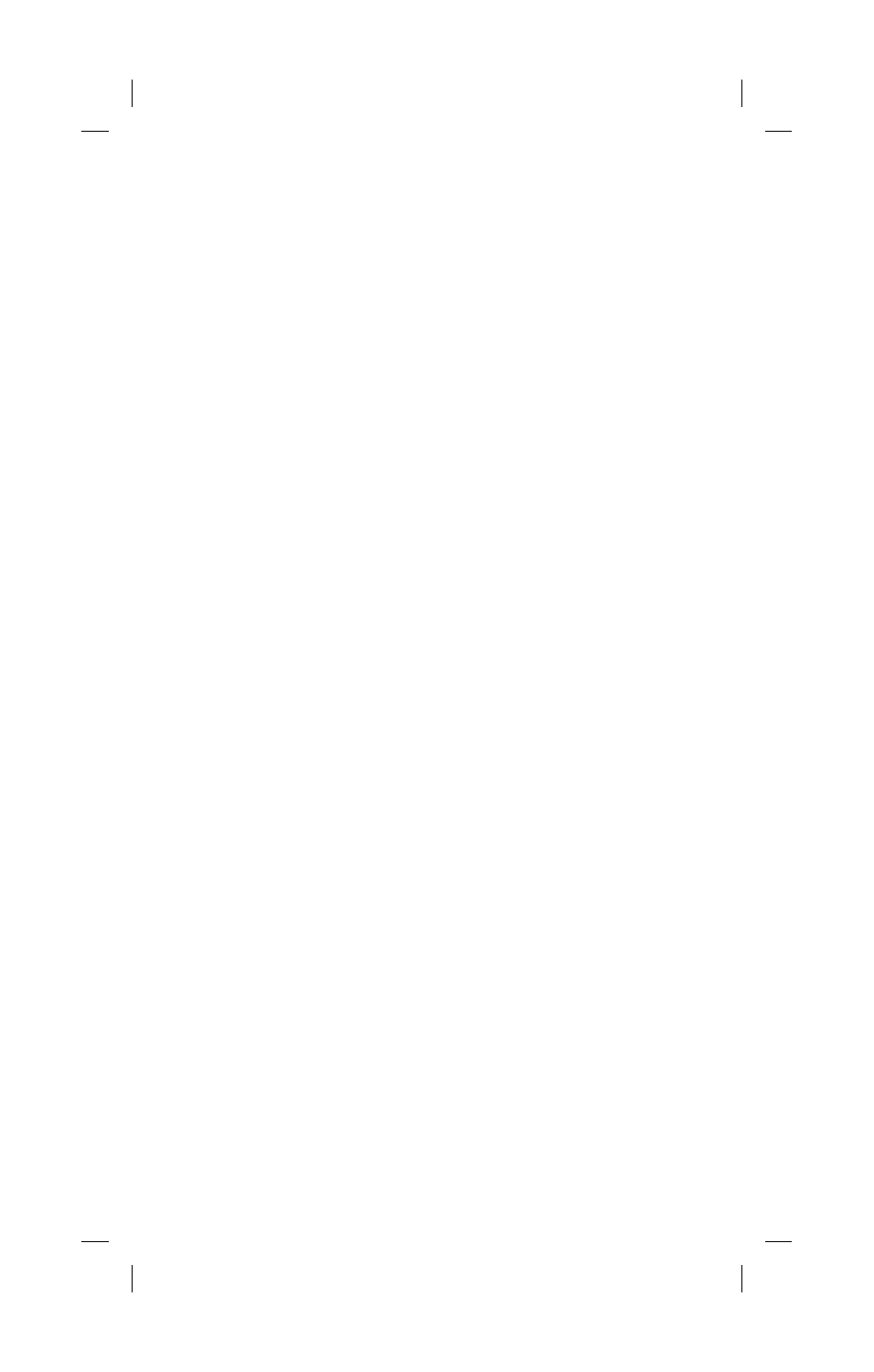# **NA Groups and Medication**

As outlined in In Times of Illness, the choice to take prescribed medication is a personal decision between a member, his or her sponsor, physician, and a higher power. It is a decision many members struggle through. It is not an issue for groups to enforce. This pamphlet is not intended to speak to members about the personal decision of whether or not to take medication, nor is it trying to convince members to have different opinions about the use of medication. What this pamphlet does address is that groups are often better able to carry the NA message and welcome anyone to a meeting when members come together to discuss this issue. Each group is autonomous, and this pamphlet is simply meant to provide groups with a tool for how to have their own discussions. In these discussions, we must remember that regardless of our personal opinions, decisions, and experiences, our Twelve Traditions remind us that the use of medication is an outside issue for NA groups and that all addicts are welcome in NA.

The information here is intended for NA groups as they consider how to address this issue. As a part of this discussion, drug replacement is addressed in a separate section because NA's philosophy of complete abstinence differentiates a drug used as a replacement from prescribed medication for other mental or physical conditions. We hope the following approaches will help groups in their efforts to preserve unity, welcome members, and create an atmosphere of recovery.

#### *Our common welfare should come first; personal recovery depends on NA unity.* Tradition One

When NA groups consider the topic of medication, including the use of prescribed medication for surgery, injury, illness, and medication for mental health, we can begin by acknowledging the complexity of the situation. Those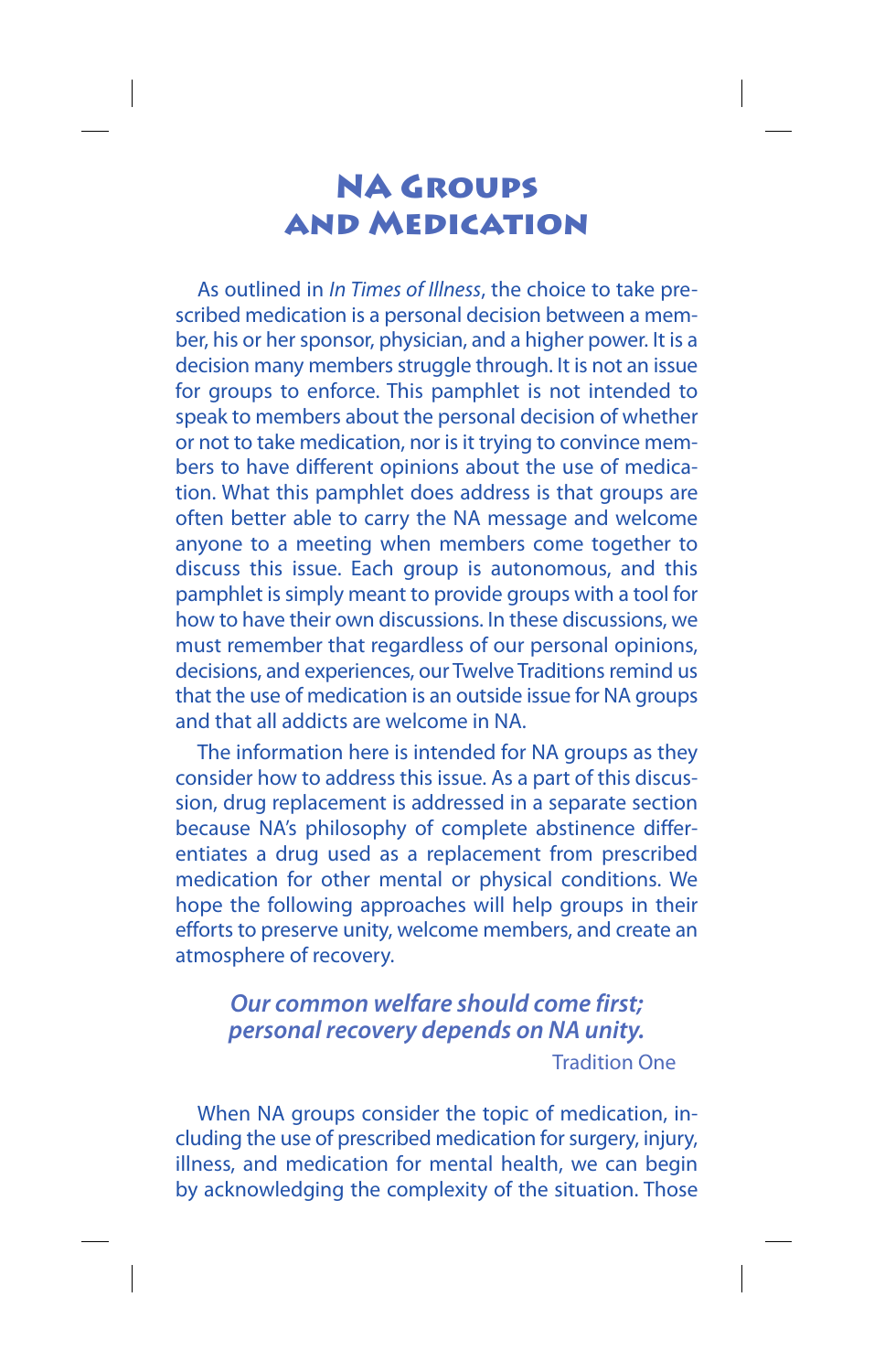who take medication tend to feel judged and treated as if they don't belong in NA, while others believe a member's decision to share while taking medication compromises a meeting's atmosphere of recovery. Some members have seen friends who've taken medication relapse, and some have seen friends who've taken medication stabilize and stay clean. In spite of the strong feelings and opinions we may have about the issue of medication, groups must stay focused on how they can welcome members and carry the NA message of recovery.

Following are examples of some of the challenges groups face around the topic of medication in NA meetings:

*Some of us are being told that if we take meds we are not clean and should not share at meetings. Does this mean that those of us who suffer from depression should just disregard what our doctors are advising, even if we only take our meds as prescribed? Do I even belong in this fellowship?*

*A member in our group is taking medication and sharing during the meeting. We're upset because we're afraid this will disrupt the atmosphere of the meeting. Should the group ask this person to refrain from sharing until they stop taking medication?*

*We have a member who is an addict and who is obviously mentally ill. When he is on his medication he is quite functional, but occasionally he stops taking his meds and all hell breaks loose. He thinks being totally abstinent will make him a full-fledged member. What should we tell him when he asks us if he's clean?*

No matter what our personal opinions, observations, or experiences may be about the use of medication, the focus of the NA group must be on how we can work together to carry the NA message in our meetings. The Tradition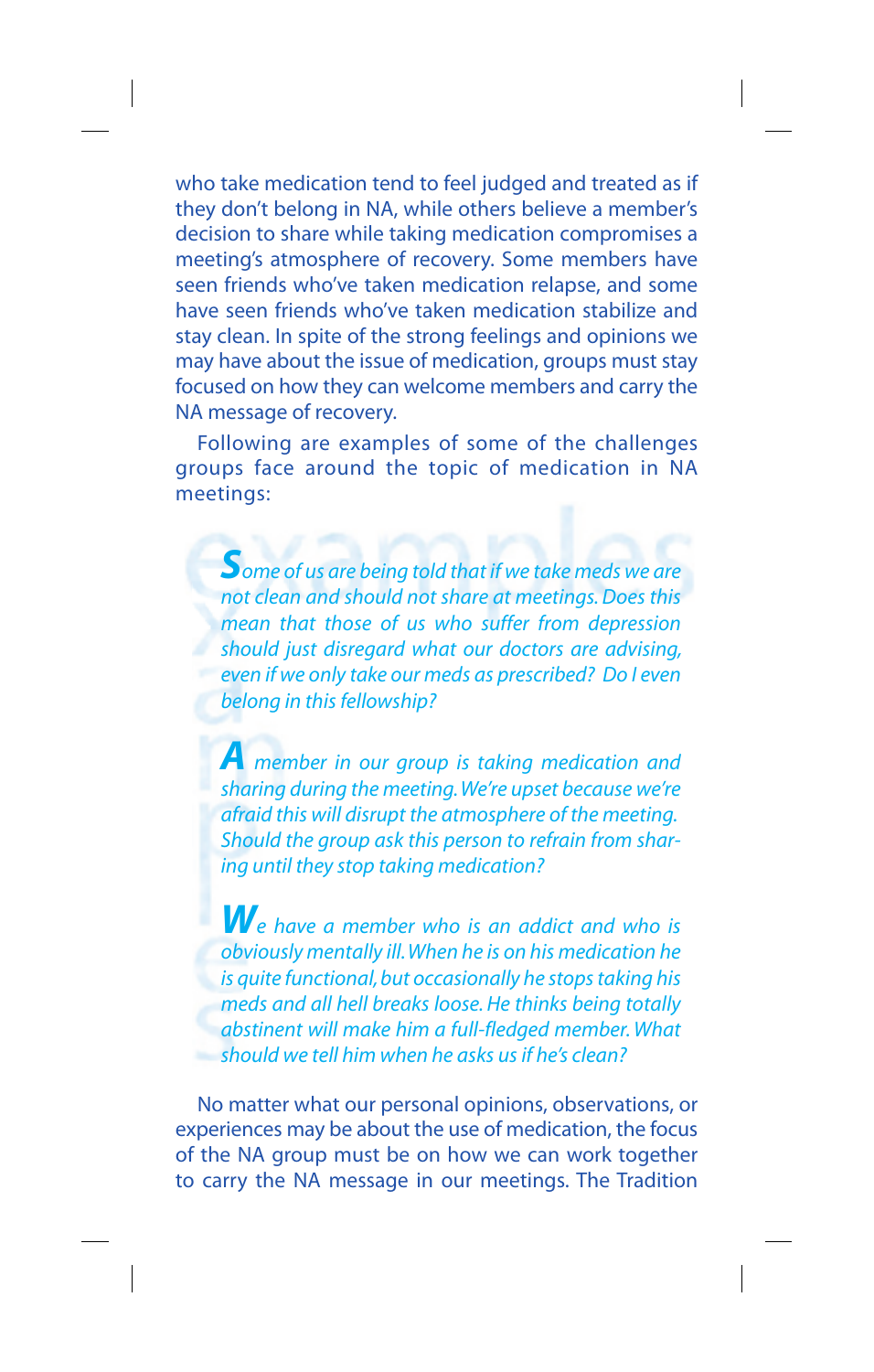One essay in It Works: How and Why reminds us that, "just as anonymity is the spiritual foundation of our traditions, the unity spoken of in the First Tradition is the practical foundation on which we may build strong and successful groups." With unity as our practical foundation, we find that our relationships with one another are more important than any issue that may arise to divide us. No problem or disagreement is more significant than our need for each other's support.

## **Cultivating Unity**

The question for NA groups to consider is how to welcome people and carry the NA message in a variety of situations. Our unity and our primary purpose can guide our efforts in welcoming members and creating an atmosphere of recovery. In this way, we can help members use the NA program to apply recovery principles to their lives, regardless of their situation. Following are some examples of the ways groups can strive to be unified and welcoming in the face of a variety of challenges:

- When group members freely share their own recovery and trusted servants welcome other members, groups are usually able to carry the NA message in a variety of potentially challenging situations.
- If someone shares a message that seems to compromise the atmosphere of recovery, group members can attempt to gently re-establish the meeting's focus after that person has shared. This doesn't mean group members should correct or clean up what has been said, but they can freely share their own experience, strength, and hope, offering an additional perspective.
- Carefully choosing a chairperson or secretary who is able to help maintain an atmosphere of recovery during a meeting can also help. If necessary, this group leader can help refocus the meeting by announcing a five-minute break or by asking the group to join in a prayer. A loving and inclusive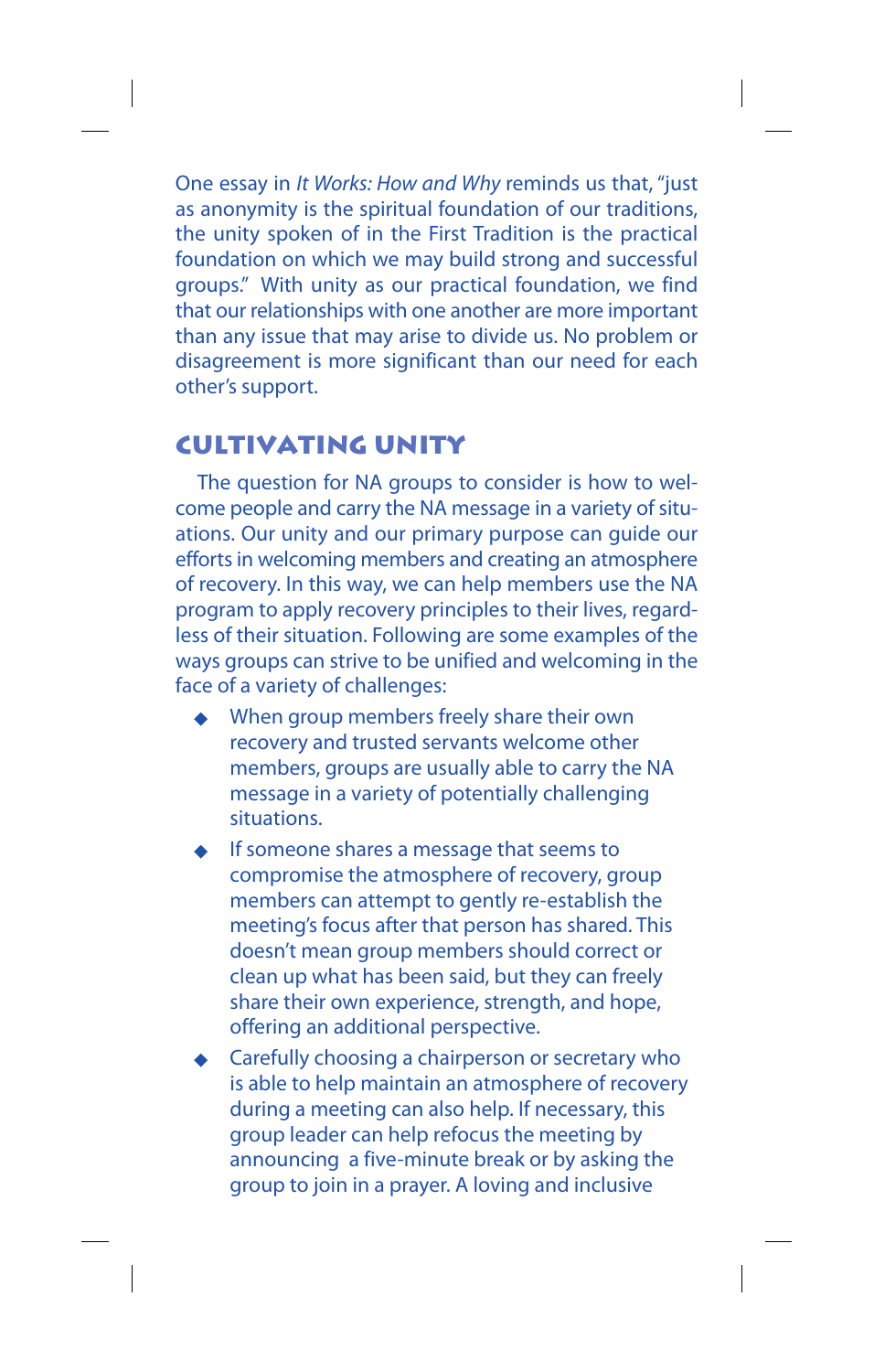attitude on the part of the leader and group member is usually the most effective way to move through these situations.

The group can reflect on how it can practice principles such as tolerance, love, and compassion in situations that might cause concern. Considering ways to respond to these potentially frightening situations with compassion and tolerance, rather than reacting, can better allow the group to maintain an atmosphere of recovery and carry the NA message.

#### **Group Discussions**

One of the most effective ways a group can work to resolve these challenges is by discussing its primary purpose. A discussion focused on how group members welcome people to NA can help clarify what the group is responsible for and what it is not. A group discussion can also help members become aware of how they treat those who come to meetings. For example, if a group has an unwelcoming attitude toward new members who take medication for a medical condition, that group will likely alienate the very people it's trying to introduce to the NA message. Discussing questions like the ones below can help group members consider ways to maintain an atmosphere of recovery in potentially challenging situations:

- What does our group do to help new members feel welcome? How can our group better welcome newcomers?
- What can our group do to create and maintain a strong atmosphere of recovery?
- What can our group do to foster unity?
- What can our group do to help ensure that all members (especially some of our more challenged members) feel accepted and valued?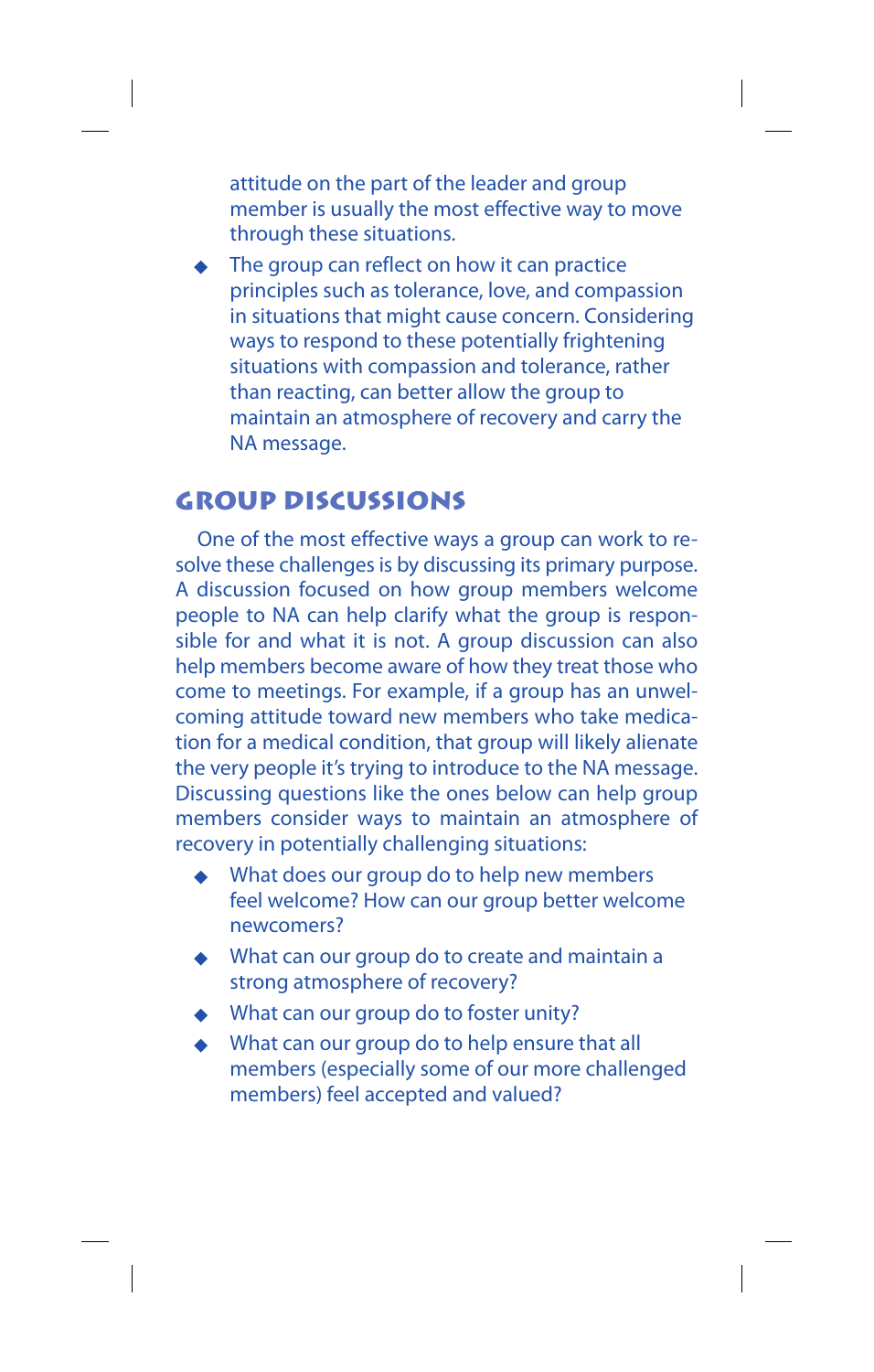### **Service and the Use of Medication**

Another issue groups often grapple with is whether a member who is taking medication is eligible for service to the group or within the service structure. Groups should exercise judgment in deciding if a member is able to perform the task associated with the service position, not whether a member is taking medication. If a member seems acutely unstable, he or she would be unsuitable for a service position, regardless of whether that member is taking medication.

#### **DRUG REPLACEMENT**

By definition, drug replacement is used for a different reason than prescribed medications for mental or physical health. This distinction makes drug replacement a separate issue for us in NA. When it comes to those who participate in drug replacement, it is helpful to remember that our Third Tradition clearly states that membership in NA is established when someone has a desire to stop using or when they choose to become a member, not when they are clean. No matter what the issue, groups are still charged with the goal of welcoming each person who walks into a meeting.

**The courts have mandated NA meetings for** those on drug replacement. Some of these addicts are sharing at our meeting. Is this an outside issue? What about our message of complete abstinence? We want to do the right thing, but we are concerned that the newcomer will get the wrong message. It's life and death we're talking about!

Some NA members are confused or even intolerant of those on drug replacement due to what they see as a contradiction between drug replacement and the NA principle of complete abstinence. Some of us are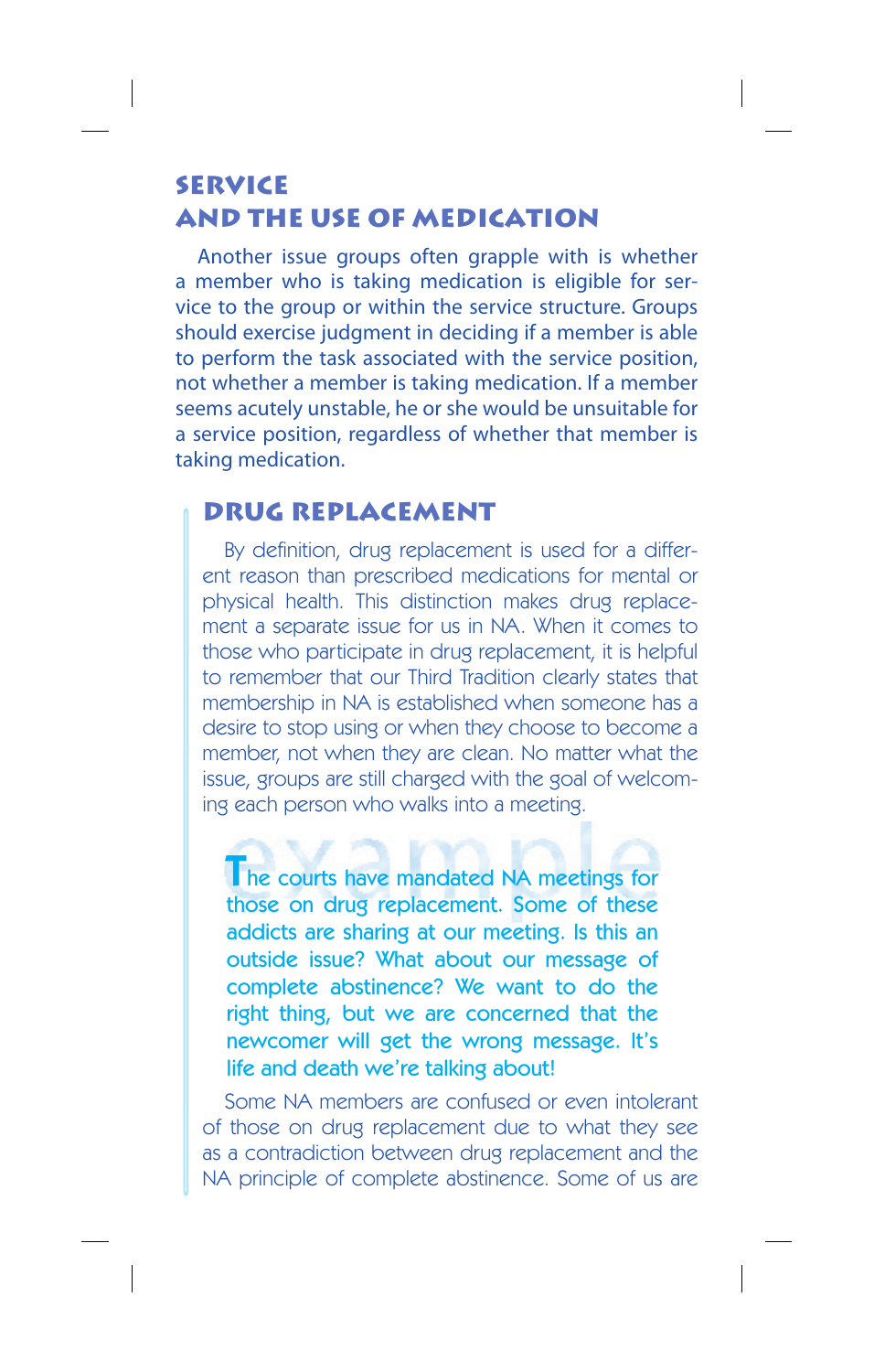fearful when those on drug replacement want to share or speak on behalf of NA. It may be helpful for all of us to remember that many addicts on drug replacement eventually do get clean, stay clean, and find a way of life they thought was unobtainable before coming to NA. This process doesn't always occur when an addict attends his or her first meeting—getting and staying clean is often a decision that's made after attending many meetings over a period of time.

Because NA a is program of complete abstinence, groups do sometimes limit the participation of members on drug replacement to ensure the clarity of the NA message. Yet, we must balance this limited participation with the idea that membership in NA comes with a desire to stop using, not abstinence. As the Tradition Three essay in It Works: How and Why reminds us, "Desire is not a measurable commodity. It lives in the heart of each member. Because we can't judge the sole requirement for membership, we are encouraged to open wide the doors of our meetings to any addict who wishes to join."

Opening our doors to these members means that groups take the time to discuss this issue and find ways to make everyone feel welcome. Each group is autonomous, and a group's conscience will ultimately determine the level of participation of those on drug replacement. Some groups may decide to encourage those on drug replacement to serve as coffee or tea makers, or as a clean-up person, instead of holding leadership positions. These commitments may encourage a desire for complete abstinence through allowing these members to feel a part of NA.

The reality is that some groups already permit those on drug replacement to share and lead meetings, while others do not. Although we may not endorse this level of participation, we can simply acknowledge what exists and consider ways to encourage every member to get clean and find the hope and recovery that are possible in NA. The real question groups are left with is how to honor the NA philosophy of complete abstinence and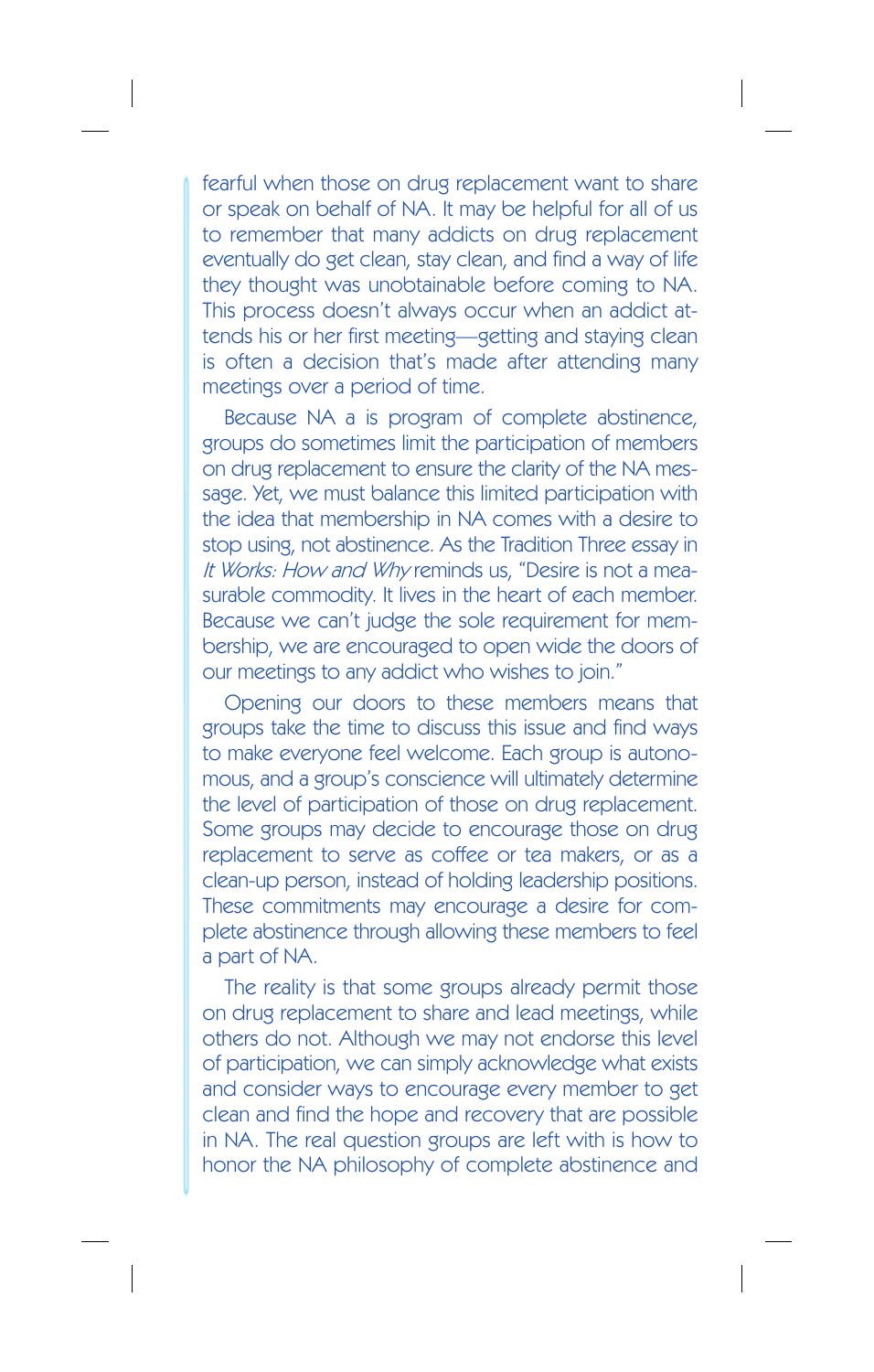still welcome addicts in our groups and meetings. What is most important is that we don't let our fears get in the way of our group's ability to carry the NA message of hope and freedom.

#### *The only requirement for membership is a desire to stop using.*

Tradition Three

One of the most challenging aspects of this issue is that while an NA group is free to ask those who have used that day to refrain from sharing in the meeting, groups don't decide what "using" means for an individual member. The use of medication is an issue that many members have strong personal feelings about, but a group is not there to enforce, endorse, or oppose members' personal opinions. Any member—those who take medication and those who feel taking medication is inappropriate—has a responsibility to not represent their personal feelings and opinions as the opinions of Narcotics Anonymous as a whole.

In NA, we purposely attract people who are ill, unstable, and in need of help. Our challenge is to continue to practice tolerance, patience, and love, so that we create an atmosphere in which those who want to recover can do so. Many of us have watched as NA meetings become weighed down by disruptions, controversy, and negativity around this issue. Yet, when these challenges are addressed through incorporating the spiritual principles of our program, groups often become stronger and more focused as a result. Recovery is often a demanding process with many ups and downs, and NA groups tend to experience similar challenges. Yet, it is these struggles that allow us to grow as individuals and as groups. Narcotics Anonymous is here to help addicts find a new way of life, and joining NA means becoming a part of a lively and diverse fellowship. As our First Tradition reminds us, "Our relationships with one another are more important than any issue that may arise to divide us." Keeping this in mind allows our groups to best serve all addicts seeking recovery in NA.